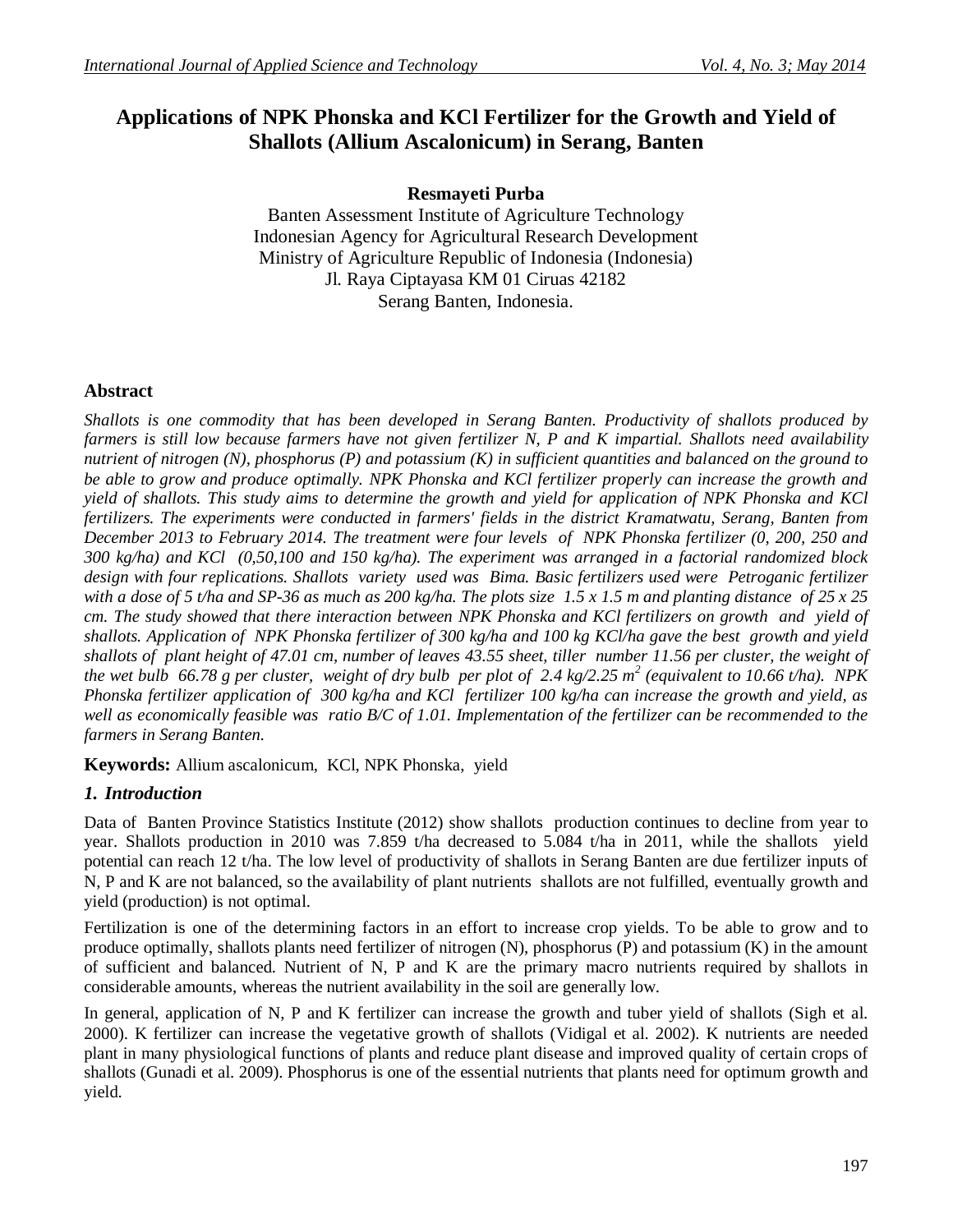Potassium plays an important role as an activator of several enzymes important in the metabolism of plants and maintaining the cell turgor (Kelvin and Rosliani 2004, Asandhi et al. 2005). Nutrients N directly involved in the formation of amino acids, nucleic acid enzymes, and nucleoprotein (He et al. 2004).

Dose of N, P and K fertilizer are given in shallots cultivation is still very diverse, depending on the variety and location of cropping. The diversity of the land and the environment as well as varieties of shallots are planted cause needs of nutrients N, P and K are different. Several studies report that the input of N, P and K for Kuning shallot crop varieties can be sourced from the application of fertilizer: urea 250 kg/ha+TSP/SP-36 300 kg/ha, KCl 100-200 kg/ha (Sumiati and Gunawan 2007; Sumarni et al. 2008; Napitupulu and Winarto 2010; Sumarni et al. 2012). Requirement of N, P, K specific location for Bima shallot crop varieties need to be studied. Generally farmers in Serang Banten not know the needs of fertilizer N, P and K in shallots cultivation. Fertilizer is rarely given because it is difficult to obtain. For the input of N, P and K, farmers give fertilizer of NPK Phonska 200 kg/ha or SP-36 fertilizer 250 kg/ha without KCl because the price of KCI is quite expensive. Allegedly fertilizer N, P and K are given by farmers still less, so it can not increase plant growth and tuber yield of shallot. In order for growth and tuber yield of shallots plants it is necessary to input the optimal N, P and K fertilizer sourced from NPK Phonska and KCl fertilizer. For a review of the application of NPK Phonska and KCl fertilizer for shallots cultivation. This paper aims to determine the growth and bulb yield for application of NPK Phonska and KCl to Bima shallots varieties.

## *2. Materials and Methods*

This study was conducted in farmers' fields Toyomerto village, district Kramatwatu Serang, Banten from December 2013 to February 2014, shallots varieties that be used is Bima. Given basic fertilizer is petroganic 5 tons/ha and SP-36 200 kg/ha was given one week before planting by mixing into the soil. Experiments using a randomized block design (RAK) arranged in factorial consisting of 2 factors. The first factor NPK Phonska fertilizer consisting of 4 levels and the second was KCl which consists of 4 levels, each treatment is repeated each 4 times. Plot size of 1.5 m x 1.5 m with planting distance of 25 x 25 cm. Weeding was done manually plants adapted to the circumstances of weed, while control of pest and disease were done by the observations every day.

Arrangement of treatments that be used were as follows: The first factor was the dose of NPK Phonska: A0: Control (without fertilizer NPK Phonska and KCl), A1: 200 kg/ha of NPK Phonska, A2: 250 kg/ha of NPK Phonska, A3: 300 kg/ha of NPK Phonska. The second factor was the dose of KCl: K0: without KCl, K1: 50 kg/ha of KCl, K2: 100 kg/ha of KCl, K3: 150 kg/ha of KCl. Variables of shallots growth were observed at age 42 HST was plant height, number of tillers per cluster, number of leaves. The samples used for plant height, number of tubers per cluster, number of leaves per cluster, were done by taking plants as many as five crops each plot at random and then leveled. Variable shallot yield was conducted on harvest age of 55 days is weight of wet bulb per cluster, weight of dry bulb per plot (production consumption). The data were analyzed by F-test, whereas between treatments were tested by Duncan's multiple test at the 5% significance level. To see whether the use of NPK Phonska and KCl profitable, then were carried out farming analysis of the application treatment of NPK Phonska and KCl fertilizer which the best of growth and yield of shallots.

#### *3. Results and Discussion*

#### **3.1 Growth**

Growth response of plant height and number of leaf of shallots at the age of 42 DAP are presented in Table 1and Table 2.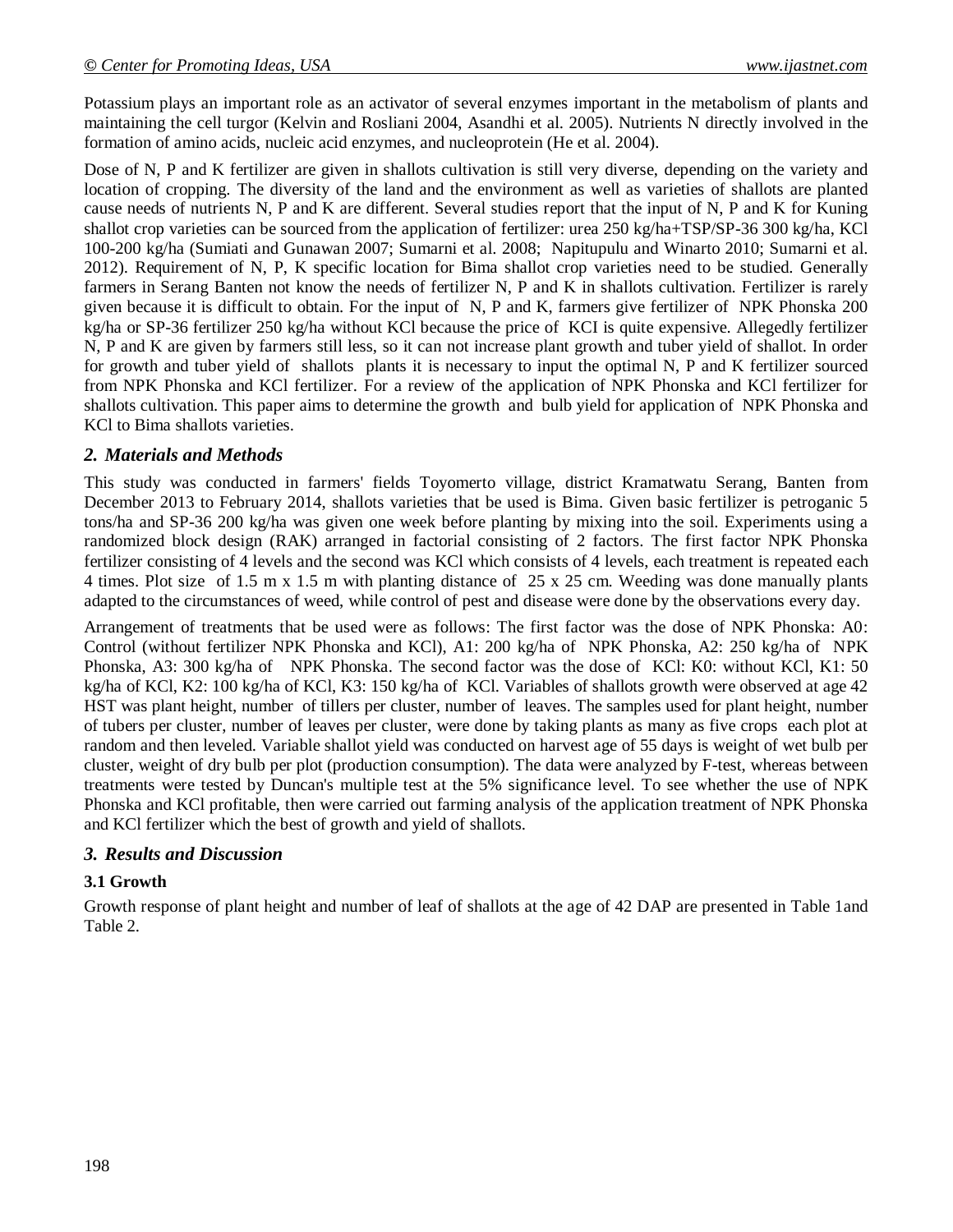| Treatments       |          | Plants height at<br>NPK Phonska fertilizer dosage (kg/ha) |         |         |  |
|------------------|----------|-----------------------------------------------------------|---------|---------|--|
|                  | $\theta$ | 200                                                       | 250     | 300     |  |
| KCl fertilizer   |          |                                                           |         |         |  |
| Dosage $(kg/ha)$ |          |                                                           |         |         |  |
| $\Omega$         | 38.69a   | 39.50a                                                    | 44.50a  | 45.25a  |  |
|                  | A        | A                                                         | A       | A       |  |
| 50               | 38.70a   | 42.79b                                                    | 45.59 b | 45.67ab |  |
|                  | A        | A                                                         | A       | B       |  |
| 100              | 40.89b   | 43.42ab                                                   | 46.00a  | 47.10b  |  |
|                  | AB       | A                                                         | AB      | AB      |  |
| 150              | 41.89a   | 42.80a                                                    | 46.56 a | 46.31ab |  |
|                  |          |                                                           |         |         |  |
| $KK$ (CV)= 5.6%  | tn(ns)   | n(s)                                                      | n(s)    | n(s)    |  |

#### **Table 1: Plant Height at age 42 DAP**

Note: KK (CV)= Coefficient of variation

 $n(s)$ = Significant, tn(ns) = non significant

|  |  |  |  |  |  |  |  | Table 2: The Number of Leaves of the Onion Plant Bima Varieties Age 42 DAP |  |  |  |
|--|--|--|--|--|--|--|--|----------------------------------------------------------------------------|--|--|--|
|--|--|--|--|--|--|--|--|----------------------------------------------------------------------------|--|--|--|

|                   | Leafs number at, |                                              |        |         |  |  |  |
|-------------------|------------------|----------------------------------------------|--------|---------|--|--|--|
| Treatments        |                  | <u>NPK Phonska fertilizer dosage (kg/ha)</u> |        |         |  |  |  |
|                   |                  | 200                                          | 250    | 300     |  |  |  |
| KCl fertilizer    |                  |                                              |        |         |  |  |  |
| Dosage $(kg/ha)$  |                  |                                              |        |         |  |  |  |
| 0                 | 36.69a           | 40.50a                                       | 41.50a | 40.25a  |  |  |  |
|                   | A                | A                                            | A      | A       |  |  |  |
| 50                | 36.34a           | 40.54a                                       | 40.78a | 41.78a  |  |  |  |
|                   | A                | A                                            | A      | A       |  |  |  |
| 100               | 39.89b           | 40.42a                                       | 42.00a | 43.55b  |  |  |  |
|                   | AB               | A                                            | A      | B       |  |  |  |
| 150               | 38.29b           | 41.80a                                       | 41.56a | 40.276a |  |  |  |
|                   | B                | A                                            | A      | AB      |  |  |  |
| $KK(CV) = 6.64\%$ | n(s)             | tn(ns)                                       | tn(ns) | n(s)    |  |  |  |

Note: KK (CV)= Coefficient of variation

 $n(s)$ = Significant, tn(ns) = non significant

From Table 1 and Table 2 showed real interaction on NPK Phonska and KCl fertilizer on plant height and number of leaf per cluster. NPK Phonska of 300 kg/ha and 100 kg/ha of KCl gave the highest plant height, which is 47.01 cm and the highest number of leaves, ie 43.55 sheet, compared to other fertilizer treatments. NPK Phonska fertilizer of 300 kg/ha and 100 kg/ha of KCl fertilizer can be sufficient for nutrient N, P and K for shallots Bima varieties. Fertilizer N, P and K increase the height of shallots plants. Similar results were also reported by Kelvin and Rosliani (2004), Gunadi (2009) and Napitupulu and Winarno (2010). According Asandhi et al. (2005), nitrogen is a structural component of organic compounds such as enzymes, purine, pyrimidine which is needed for enlargement and cell division so that the provision of nitrogen can increase the vegetative growth of the plants. Phosphorus is a component of the enzyme, ATP proteins, RNA, DNA and phytin that have important functions in the processes of photosynthesis, the use of sugar and starch, and energy transfer (He et al. 2004). Supply sufficient phosphorus for plants can increase root growth, branches or saplings content (Singh 2000). Function of phosphorus in plant can promote the development leaves, improve the green leaves and the formation process of photosynthesis (Nasreen et al. 2007, Asandhi et al. 2005). Deficiency of P cause slow, weak and stunted plant growth and development while giving high doses of P fertilizer can cause the plants deficient micronutrients such as Fe and Zn, so that the growth of the plant and the leaves become stunted, and dead leaves (Sumarni et al. 2008, Sumarni et al. 2012). This condition occurs in shallots crops without fertilizer.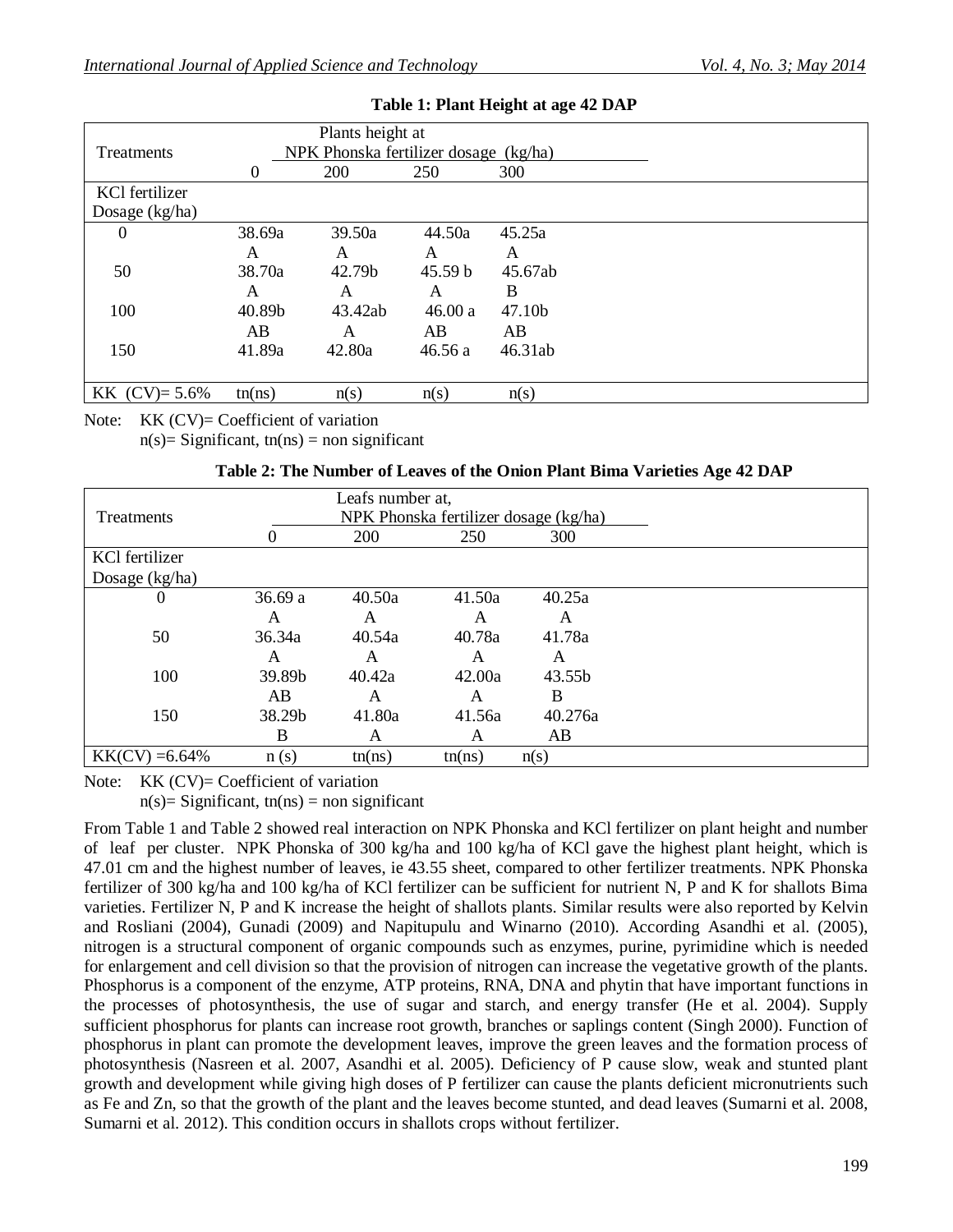N of nutrient deficiencies can limit enlargement and cell division (Sumiati and Gunawan 2007) as well as the formation of chlorophyll, so that growth becomes stunted and yellowish leaves (Assad and Wanda 2010). Visually plants were not given fertilizer N appear shorter and the leaves are yellowish.

## **3.2 Yield**

Analysis of variance showed interaction NPK Phonska and KCl significantly affected the bulb number per cluster (Table 3). Greatest of bulb seen on addition of KCl at a dose of 100 kg/ha. Bulb of shallots in growth was influenced by the dose of KCl. Gunadi (2009) states that K is very necessary nutrient in the formation, enlargement and elongation of the bulb. Furthermore Napitupulu and Winarto (2010) suggested that the addition of a dose of 125 kg/ha KCl provide an amount of Kuning varieties of shallots 11 tillers per cluster. While the Bima varieties in this experiment with 100 kg/ha of the dose of KCl produced the highest number of tiller is 11.52 tillers per cluster. KCl dose difference is due to different varieties planted. The number of tillers were produced by Bima 11.52 varieties in this trial approaching the maximum potential of the tuber Bima varieties namely 7-12 tillers per cluster (Azmi et al. 2011).

| Treatments        | Bulb number per cluster<br>NPK Phonska fertilizer dosage (kg/ha) |        |                |         |  |  |
|-------------------|------------------------------------------------------------------|--------|----------------|---------|--|--|
|                   | $\Omega$                                                         | 200    | 250            | 300     |  |  |
| KCl fertilizer    |                                                                  |        |                |         |  |  |
| Dosage $(kg/ha)$  |                                                                  |        |                |         |  |  |
| 0                 | 7.89a                                                            | 7.57a  | 7.34a          | 7.78a   |  |  |
|                   | A                                                                | A      | A              | A       |  |  |
| 50                | 8.70a                                                            | 8.79a  | 8.56a          | 8.89a   |  |  |
|                   | B                                                                | A      | B              | A       |  |  |
| 100               | 8.89a                                                            | 8.79a  | 8.70 a         | 11.56b  |  |  |
|                   | A                                                                | A      | A              | B       |  |  |
| 150               | 8.91a                                                            | 8.79a  | 9.67c          | 10.00ab |  |  |
|                   | A                                                                | AB     | B              | B       |  |  |
| $KK(CV) = 7.64\%$ | tn(ns)                                                           | tn(ns) | tn(ns)<br>n(s) |         |  |  |

| Table 3: Interaction of NPK Phonska and KCl Fertilizer to Bulb Number Per Cluster |  |  |  |
|-----------------------------------------------------------------------------------|--|--|--|
|-----------------------------------------------------------------------------------|--|--|--|

Note: KK (CV)= Coefficient of variation

 $n(s)$ = Significant, tn(ns) = non significant

Treatment interaction of NPK Phonska and KCl fertilizer showed significant differences to the weight of wet bulb per cluster harvest (Table 4). The highest value obtained from the weight of wet bulb combination application treatment of NPK Phonska of 300 kg/ha and 100 kg/ha of KCl ie; 63.28 g/cluster and lowest without fertilizer treatment was 45.72 per cluster. NPK Phonska fertilizer of 300 kg/ha and 100 kg/ha of KCl can be suffice for nutrient N, P and K for Bima shallots crop varieties compared with other fertilizers. The lowest of weight of the wet bulb probability associated with a dose of NPK Phonska and KCl fertilizer are given little, so N, P and K are needed by shallots crop is insufficient, ultimately have an impact on weight of wet bulb low gain. Shortage of potassium in onion plants will inhibit the growth of leaf that photosynthesis process also becomes inhibited and resulted in the size of the resulting small bulb of shallots. He et al. (2004) stated that the balance of nutrients in the soil, especially K plays an important role in the synthesis of carbohydrates and protein, so it helps enlarge bulb of shallots.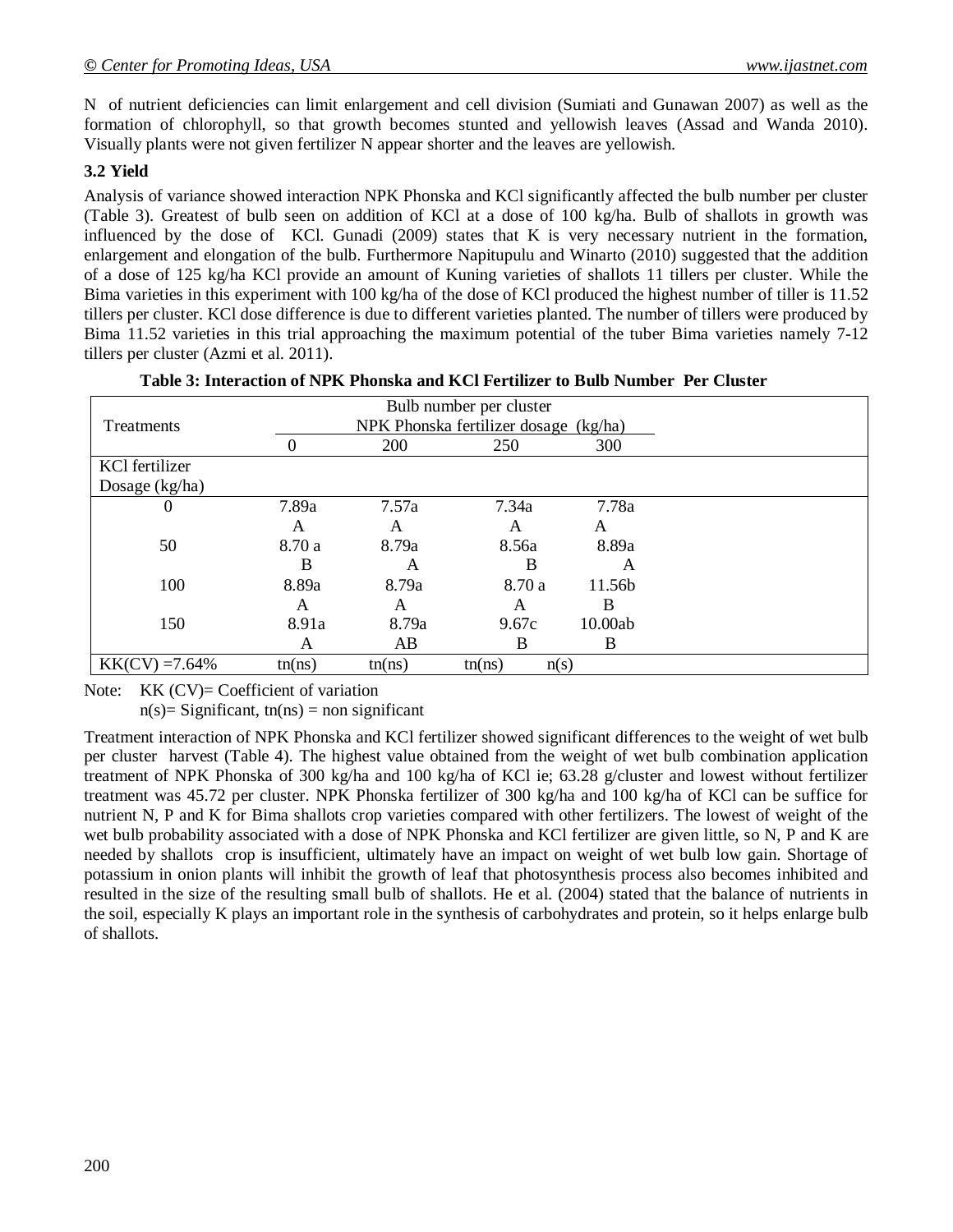|                   |          |            | Fresh bulb weight                     |        |  |
|-------------------|----------|------------|---------------------------------------|--------|--|
| Treatments        |          |            | NPK Phonska fertilizer dosage (kg/ha) |        |  |
|                   | $\Omega$ | <b>200</b> | 250                                   | 300    |  |
| KCl fertilizer    |          |            |                                       |        |  |
| Dosage $(kg/ha)$  |          |            |                                       |        |  |
| $\theta$          | 45.72a   | 46.01a     | 56.450a                               | 59.45a |  |
|                   | A        | A          | A                                     | A      |  |
| 50                | 46.70a   | 47.79b     | 59.59a                                | 65.59b |  |
|                   | B        | A          | В                                     | B      |  |
| 100               | 47.89a   | 60.42a     | 61.70b                                | 73.28b |  |
|                   | B        | AB         | AB                                    | B      |  |
| 150               | 53.89 a  | 64.80c     | 64.56b                                | 71.46b |  |
|                   | A        | B          | B                                     | B      |  |
| $KK(CV) = 8.64\%$ | n(s)     | n(s)       | n(s)                                  | (ns)   |  |

| Table 4: Interaction of NPK Phonska and KCl Fertilizer on the Bulb Weight of wet per Cluster at Harvest |  |
|---------------------------------------------------------------------------------------------------------|--|
|---------------------------------------------------------------------------------------------------------|--|

Note: KK (CV)= Coefficient of variation

 $n(s)$ = Significant, tn(ns) = non significant

The results of the bulb dry weight was significantly affected by the interaction between NPK Phonska and KCL fertilizers (Table 5). In Table 5 shows that the NPK Phonska fertilizer of 300 kg and 100 kg of KCl increase bulb yield varieties of Bima. Results shallots bulb on NPK Phosnka fertilizer of 300 kg/ha and 100 kg/ha KCl provide weight of dry bulb to the highest consumption, which is 2.4 kg/2.25 m<sup>2</sup> (equivalent to 10.66 t/ha) was higher than other fertilizers. Bulb yield of Bima varieties in this trial in accordance with the bulb yield potential of Bima varieties ie 10-12 t/ha (Kusmana et al. 2009, Sofiari et al. 2009). The high results obtained by application of NPK Phonska treatment of 300 kg/ha and 100 kg/ha of KCl because the balance content of N and K compared with other fertilizers. Sumarni et al. (2012) that expressing the nutrient balance in the soil plays an important role in the synthesis of carbohydrates and protein so that helps enlarge the shallot bulb, which ultimately gained maximum bulb production. Weight of dried bulb per plot on giving KCl of 100 kg/ha higher than the dose of KCl 150 kg/ha, due to the increased dose of KCl did not give significantly results an increase in dry bulb yield. Absorption of K by plants from the soil depends on several factors such as soil aeration, soil structure, shallots varieties, organic fertilizer. Giving dose of KCl 100 kg/ha is the optimum dose to increase the bulb yield of shallots Bima varieties as there are additional Petroganic fertilizer 5 tonnes/ha which can improve the availability of K in the soil. While Napitulu and Winarto (2010) reported that the optimum dose of KCl for Kuning of shallots varieties was 125 kg/ha and fertilizers manure dosage 15 t/ha.

The combination of NPK Phonska and KCl fertilizer can significantly increased bulb yield than the application of NPK Phonska and KCl given independent. This conditions showed that the cultivation of onions required combinations application of NPK Phonska and KCl fertilizer, as the supply of nutrients N, P and K for crops. The fulfillment of these nutrients can be met by providing a combination of fertilizer of NPK Phonska with KCl, so that can increase the bulb yield of shallots. Therefore, to obtain optimal bulb yield of shallots need N, P and K fertilizer in balance by providing application of 300 kg/ha of NPK Phonska fertilizer and 100 kg/ha of KCl fertilizer.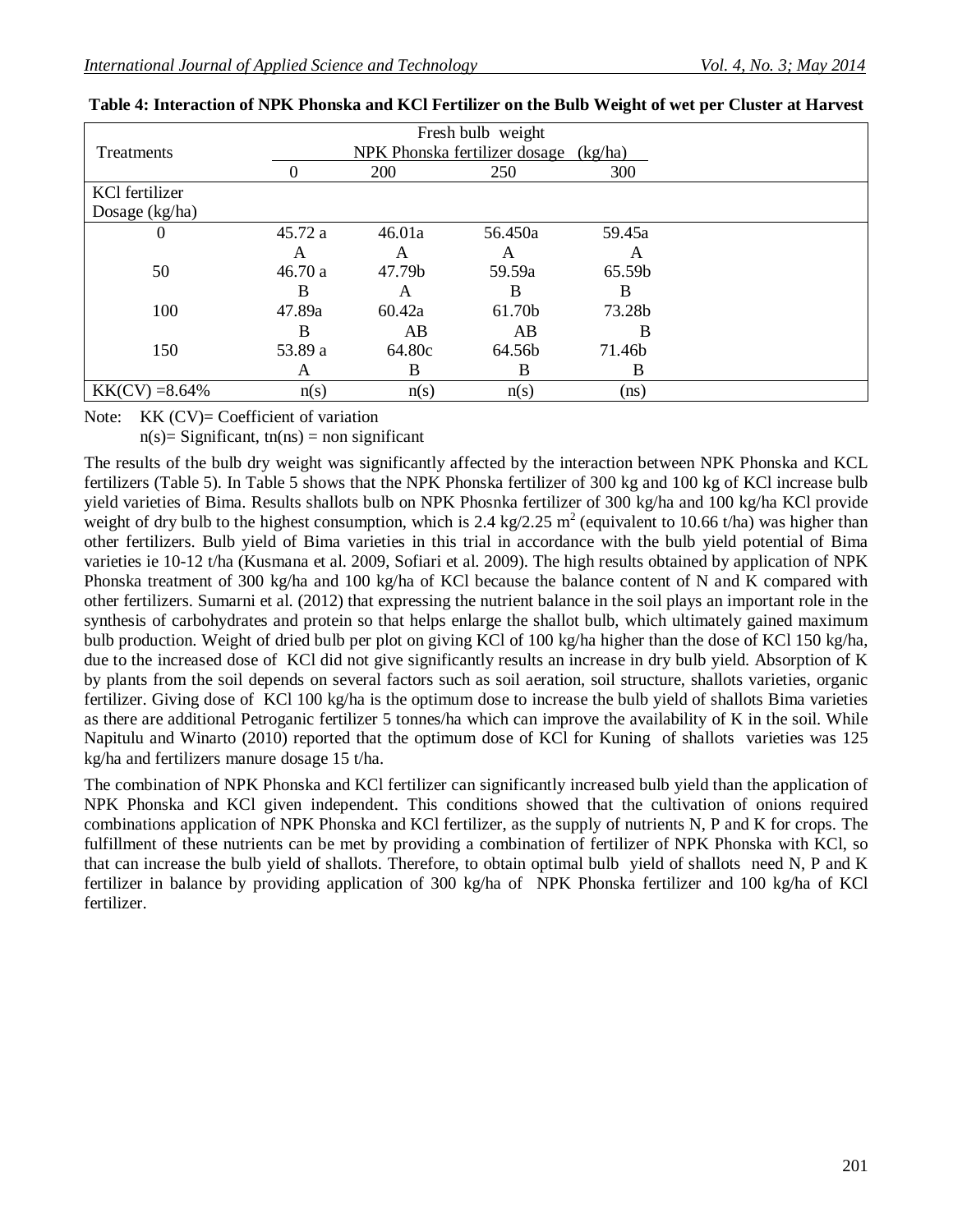|                   |                   | Bulb dry weight (kg/plot)             |        |                   |  |
|-------------------|-------------------|---------------------------------------|--------|-------------------|--|
| Treatments        |                   | NPK Phonska fertilizer dosage (kg/ha) |        |                   |  |
|                   | $\theta$          | 200                                   | 250    | 300               |  |
| KCl fertilizer    |                   |                                       |        |                   |  |
| Dosage $(kg/ha)$  |                   |                                       |        |                   |  |
| 0                 | 1.58a             | 2.14a                                 | 2.18b  | 2.22a             |  |
|                   | A                 | A                                     | A      | А                 |  |
| 50                | 1.55a             | 2.20a                                 | 2.32a  | 2.25a             |  |
|                   | A                 | A                                     | B      | B                 |  |
| 100               | 2.00 <sub>b</sub> | 2.15b                                 | 2.17b  | 2.40 <sub>b</sub> |  |
|                   | A                 | AB                                    | AB     | B                 |  |
| 150               | 1.89ab            | 2.05ab                                | 2.25ab | 2.26a             |  |
|                   | B                 | B                                     | B      | B                 |  |
| $KK(CV) = 6.74\%$ | n(s)              | n(s)                                  | n(s)   | (ns)              |  |

| Table 5: Interaction of NPK and KCl Fertilizer to the Bulb dry Weight Per Plot at Consumption |  |  |
|-----------------------------------------------------------------------------------------------|--|--|
|                                                                                               |  |  |

Note : KK (CV)= Coefficient of variation

 $n(s)$ = Significant, tn(ns) = non significant

Analysis of farming of the Bima onion varieties in the application treatment of NPK Phonska of 300 kg/ha and 100 kg/ha of KCl for 1 ha of land can be seen in Table 6. In Table 6 shows that for 1 ha of crop land Bima shallots varieties needed production costs Rp. 48.5 million, receiving Rp. 99 million with a profit of Rp. 50.44 million. Shallots farming application of NPK Phonska fertilizer of 300 kg/ha and 100 kg/ha of KCl fertilizer obtain the value of the ratio B/C at 1.01. Value of the ratio B/C is greater than one (B/C> 1) means the Bima varieties of shallots farming with application of NPK Phonska of 300 kg/ha and 100 kg/ha of KCl profitable. Ratio values of 1.01 mean in each Rp. 1 costs incurred able to give in return revenue of Rp 1.01, in other words the profit which is received from application of NPK Phonska fertilizer of 300 kg/ha and 100 kg/ha of KCl in the Bima varieties was Rp 10 of each Rp.100 costs incurred. Thus, application of NPK Phonska fertilizer of 300 kg/ha and 100 kg/ha of KCl technically produce bulb yield 10.66 t/ha and profitable business with a value of ratio B/C of 1.01 means that the fertilizer application deserves to be recommended to farmers.

| <b>Detail</b>                                         | Cost              |
|-------------------------------------------------------|-------------------|
|                                                       |                   |
| Shallots Seed 1000 kg                                 | 20,000,000<br>Rp. |
| Pesticide                                             | Rp<br>2,000,000   |
| 300 kg NPK Phonska fertilizer                         | Rp<br>660,000     |
| 100 kg KCl fertilizer                                 | Rp.<br>900,000    |
| 200 kg SP-36 fertilizer                               | 500,000<br>Rp.    |
| 3000 kg Petroganic fertilizer                         | 1,500,000<br>Rp.  |
| Labor (tillaging until planting,                      |                   |
| fertilizing, weeding, spraying pesticide, harvesting) | Rp. 23,000,000    |
| <b>Total Cost</b>                                     | Rp. 48.560.000    |
| Bulb yield                                            | 10,660 tons       |
| Shallots prices                                       | Rp 9.900/kg       |
| Acceptance                                            | Rp. 99,000,000    |
| <b>Benefit</b>                                        | Rp. 50.440.000    |
| $B/C$ ratio                                           | 1.04              |

#### *4. Conclusions and Recommendations*

1. Application of NPK Phonska and KCl fertilizer provide the best to the growth and bulb yield of shallots. Application of NPK Phonska fertilizer of 300 kg/ha and 100 kg/ha of KCl fertilizer in Bima shallots produce weight of dry bulb yiled was 2.4 kg/2.25  $m^2$  (equivalent to 10.66 t/ha).